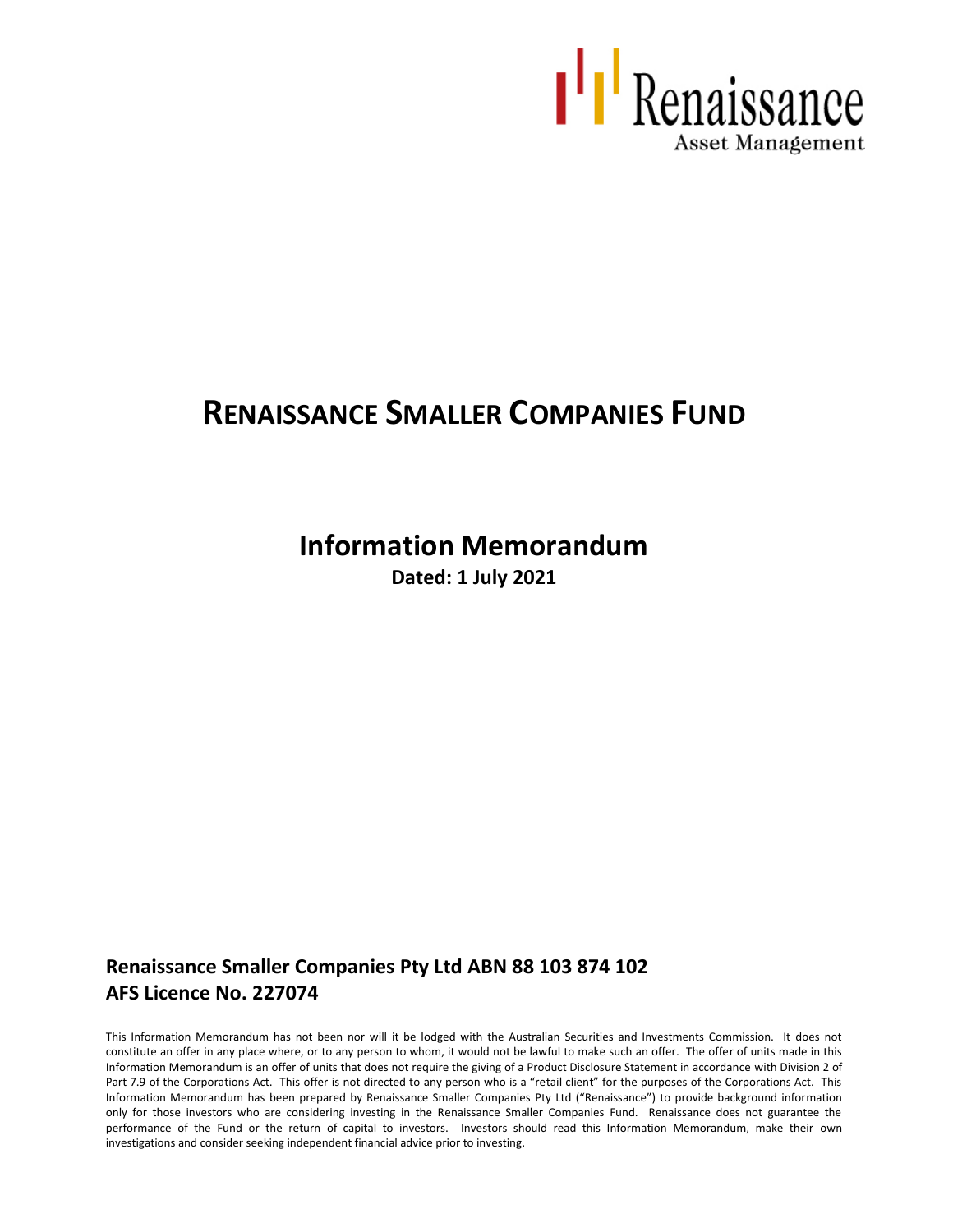## **CONTENTS**

| <b>SUMMARY OF FEATURES</b>    | 3  |
|-------------------------------|----|
| THE INVESTMENT MANAGER        | 4  |
| <b>INVESTMENT INFORMATION</b> | 5  |
| <b>FUND INFORMATION</b>       | 9  |
| <b>FEES AND EXPENSES</b>      | 11 |
| <b>ADDITIONAL INFORMATION</b> | 14 |
| <b>DIRECTORY</b>              | 17 |
| <b>HOW TO INVEST</b>          | 18 |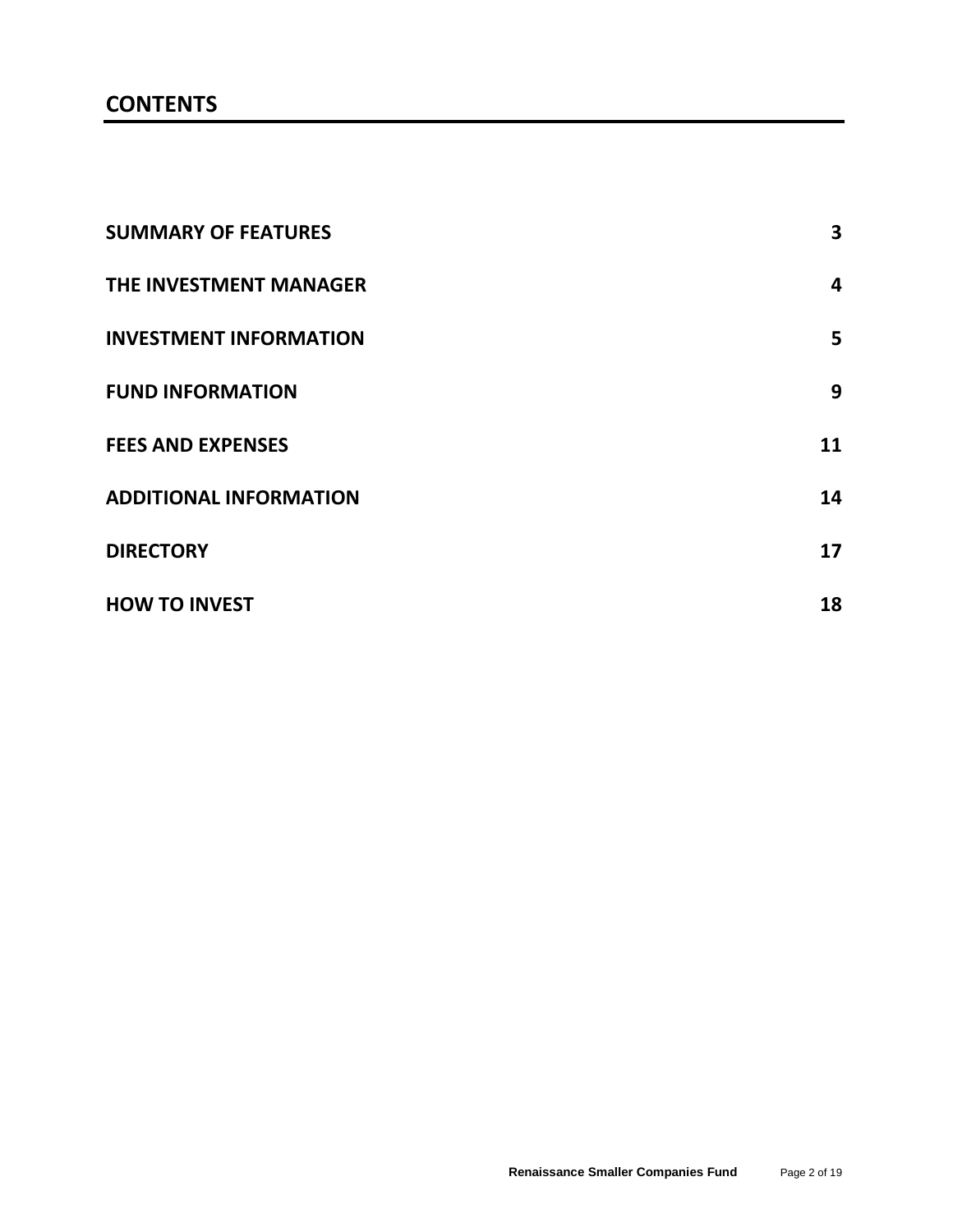## **SUMMARY OF FEATURES**

This table provides a summary of some of the main features of the Fund. The entire Information Memorandum should be read prior to making an investment decision.

| <b>Investment Manager and Trustee</b> | Renaissance Smaller Companies Pty Ltd                                                                                                                                                                                                                                                                             |  |
|---------------------------------------|-------------------------------------------------------------------------------------------------------------------------------------------------------------------------------------------------------------------------------------------------------------------------------------------------------------------|--|
| <b>Investment Vehicle</b>             | An unregistered wholesale Australian unit trust                                                                                                                                                                                                                                                                   |  |
| <b>Minimum Initial Investment</b>     | \$100,000                                                                                                                                                                                                                                                                                                         |  |
| <b>Additional Investments</b>         | \$20,000                                                                                                                                                                                                                                                                                                          |  |
| <b>Investment Objectives</b>          | We aim to provide consistent long-term returns of Benchmark<br>+5% (pre fees and without allowance for tax) over rolling three-<br>year periods, by investing in a portfolio of listed companies<br>outside the S&P/ASX 100, with a maximum of 15% of the<br>portfolio can be invested in the S&P/ASX Mid Cap 50. |  |
| <b>Benchmark</b>                      | S&P/ASX Small Ordinaries Accumulation Index.                                                                                                                                                                                                                                                                      |  |
| <b>Investment Strategy</b>            | We aim to achieve our investment objective by investing in<br>quality small and mid-cap companies.                                                                                                                                                                                                                |  |
| <b>Valuations and Unit Pricing</b>    | Generally weekly, each Friday, and at month end.                                                                                                                                                                                                                                                                  |  |
| <b>Distributions</b>                  | Generally, annually as at the end of June. Distributions will be<br>reinvested in additional units unless an election to receive<br>payment is made.                                                                                                                                                              |  |
| <b>Fees and Expenses</b>              | Management fee of 1.25% per annum of gross asset value*<br>$\bullet$<br>Performance fee of 15% of the Fund's investment returns<br>$\bullet$<br>made in excess of the Benchmark.<br>• There is no entry or exit fees                                                                                              |  |
| <b>Custodian</b>                      | Link Fund Solutions, (ABN 44 114 914 215).                                                                                                                                                                                                                                                                        |  |
| <b>APIR Code</b>                      | <b>RSC4275AU</b>                                                                                                                                                                                                                                                                                                  |  |

**Please note that anything mentioned on this page as well as the investment information in pages 4 to 6 and the information about fees and expenses on pages 10 to 12 may be changed by the Manager from time to time. Investors will be given 30 days' prior notice of any material changes.**

\* This fee amount is exclusive of GST. Renaissance recovers the GST on its fee as an expense of the Fund. It is anticipated that the Fund will receive a reduced input tax credit of 55% of the GST deducted from the Fund as an expense on account of the management fee.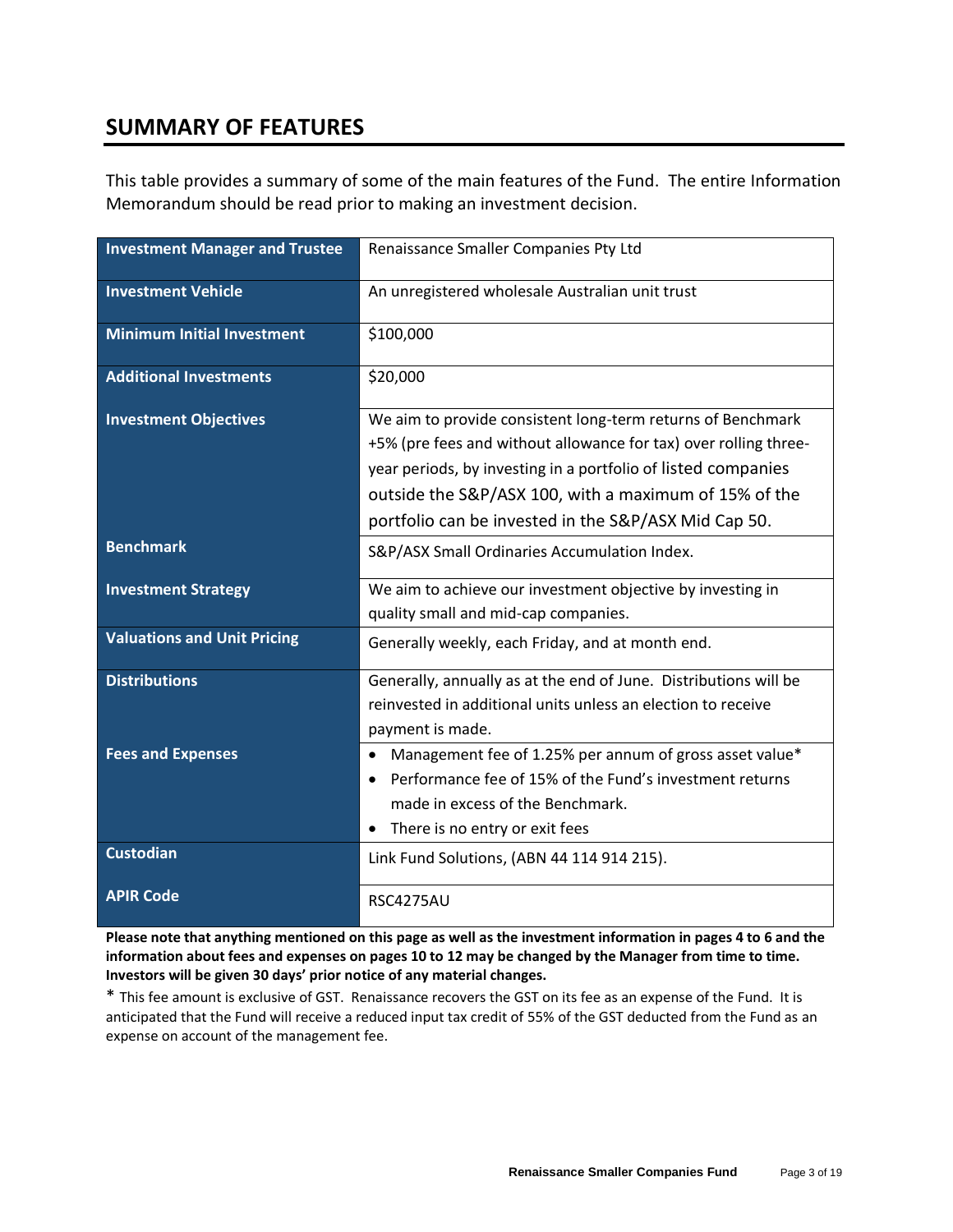## **THE INVESTMENT MANAGER**

Renaissance Smaller Companies Pty Ltd ("Renaissance") is a privately owned investment management company which holds an Australian Financial Services Licence (AFS Licence No. 227074) and was founded in 2003. Renaissance manages discrete mandates for larger institutional clients investing in small and mid-cap companies, and is making its expertise available to wholesale investors by way of this wholesale unit trust.

The principals of Renaissance Smaller Companies Pty Ltd, David Fleming and Glen Hoffman are responsible for investment management decisions and they manage a team of investment professionals who focus entirely on small and mid-cap companies. A summary of their experience is provided below.

#### **David Fleming**

David Fleming is the Managing Director of Renaissance Smaller Companies Pty Ltd, a company established in March 2003 for the purpose of providing dedicated smaller company portfolios to the wholesale market. David's prior experience included fourteen years at Rothschild Australia Asset Management and BT Financial Group where he specialised in smaller company stock selection and portfolio management. He was promoted to Director, Head of Smaller Companies in 1999 where he managed a team of four investment professionals. During this period he reengineered the investment research process and introduced a disciplined framework for portfolio construction. David has over 30 years' experience in analysing and managing smaller company portfolios.

#### **Glen Hoffman**

Glen Hoffman is a Director of Renaissance Smaller Companies Pty Ltd. Prior to this Glen was employed by Rothschild Australia Asset Management and BT Financial Group during the period from 1996 to 2003. Glen joined the Smaller Companies team in 1999 and his roles included company research and portfolio construction. Glen was Assistant Portfolio Manager (International Equities) prior to his Smaller Companies position. His role focused on strategic equity analysis, portfolio construction and portfolio implementation. At Renaissance, Glen's role includes stock analysis and research, and the management of the Smaller Company portfolios. Glen has over 22 years' experience as a portfolio manager, with over 20 years managing smaller company portfolios.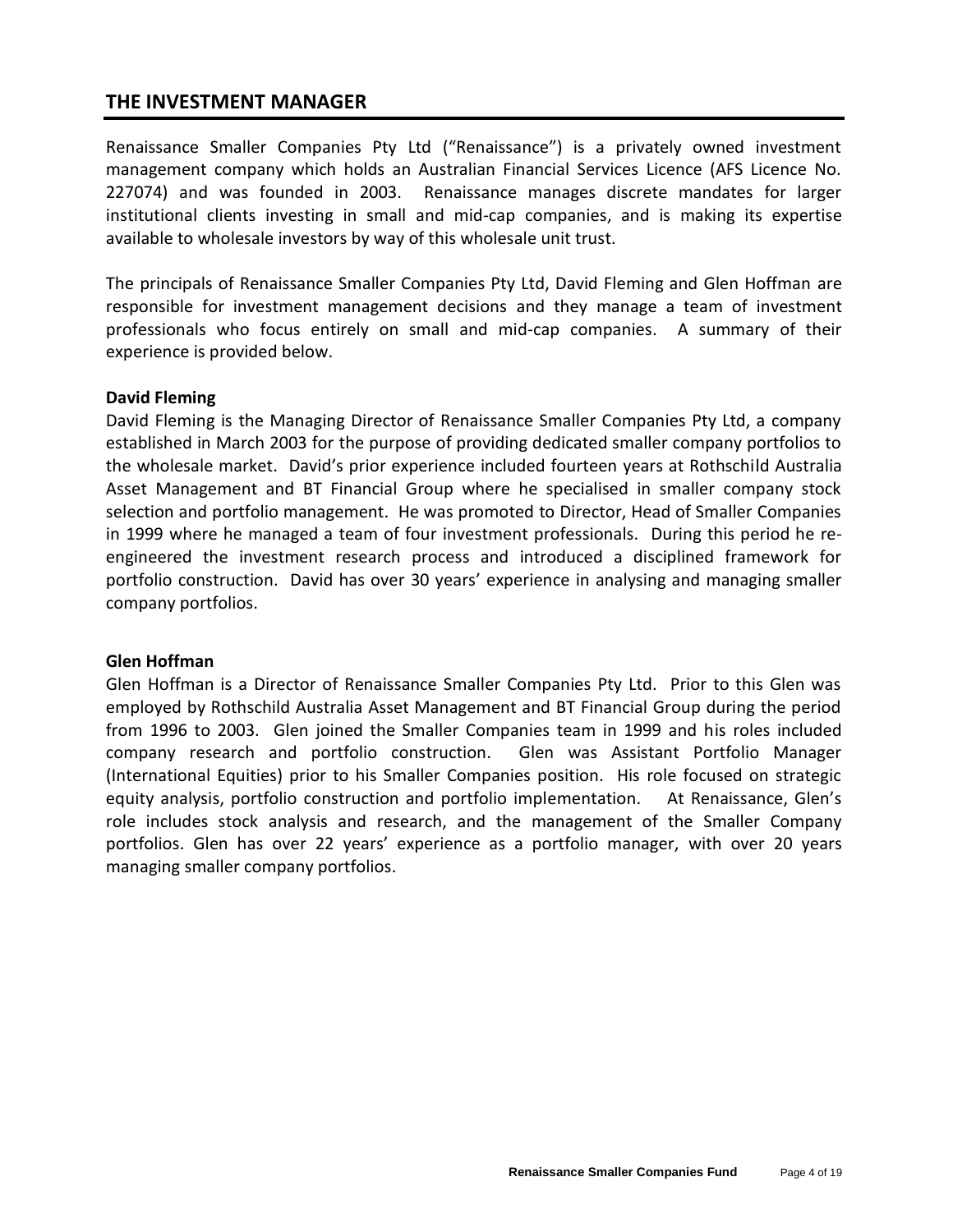## **INVESTMENT INFORMATION**

#### **Investment Objectives**

The Renaissance Smaller Companies Fund (the "Fund") aims to provide long-term returns of benchmark +5% per annum (pre fees and without allowance for tax) over rolling three-year periods, by investing in a portfolio of listed companies not in the S&P/ASX 50, with a maximum of 15% of the portfolio can be invested in the S&P/ASX Mid Cap 50. The Fund's benchmark is the S&P/ASX Small Ordinaries Accumulation Index.

#### **Investment Strategy**

Renaissance's investment strategy is founded on a value based investment philosophy. With the framework for stock selection based upon these principles, Renaissance overlays portfolio construction guidelines in order to manage risk.

#### **Investment Philosophy**

Renaissance employs an active approach to investment management, adopting a 'bottom up', value based philosophy. Renaissance's investment philosophy seeks to exploit market inefficiencies that result in security prices deviating from fair value. This approach reflects the belief that, in the absence of structural change, security prices will ultimately tend back towards their valuation through the course of an investment cycle.

#### **Investment Guidelines**

The following table provides the investment guidelines of the Fund

| <b>Renaissance Smaller Companies Fund Investment Guidelines</b> |                                                                                                                                                                                                                                                                                                                                                                            |  |  |
|-----------------------------------------------------------------|----------------------------------------------------------------------------------------------------------------------------------------------------------------------------------------------------------------------------------------------------------------------------------------------------------------------------------------------------------------------------|--|--|
| <b>Type of Securities</b>                                       | ASX listed securities outside of the S&P/ASX 50<br>$\bullet$<br>Up to 15% of the portfolio in the S&P/ASX Mid Cap 50 index<br>٠<br>Securities listed on any Australian exchange other than ASX up to<br>$\bullet$<br>20% of the net assets of the Fund.<br>Foreign exchange listed securities (e.g., New Zealand up to 10% of<br>$\bullet$<br>the net assets of the Fund). |  |  |
| <b>Number of Securities</b>                                     | Between 40 – 65 securities.                                                                                                                                                                                                                                                                                                                                                |  |  |
| <b>Holding Limit</b>                                            | No further purchase can be made to a security in which 10% of the Fund's<br>net assets are invested.                                                                                                                                                                                                                                                                       |  |  |
| Cash                                                            | Must be held by an Australian ADI and not to exceed 10% of the Fund's net<br>assets.                                                                                                                                                                                                                                                                                       |  |  |
| <b>Derivatives</b>                                              | Derivatives are to be only used for risk management purposes.                                                                                                                                                                                                                                                                                                              |  |  |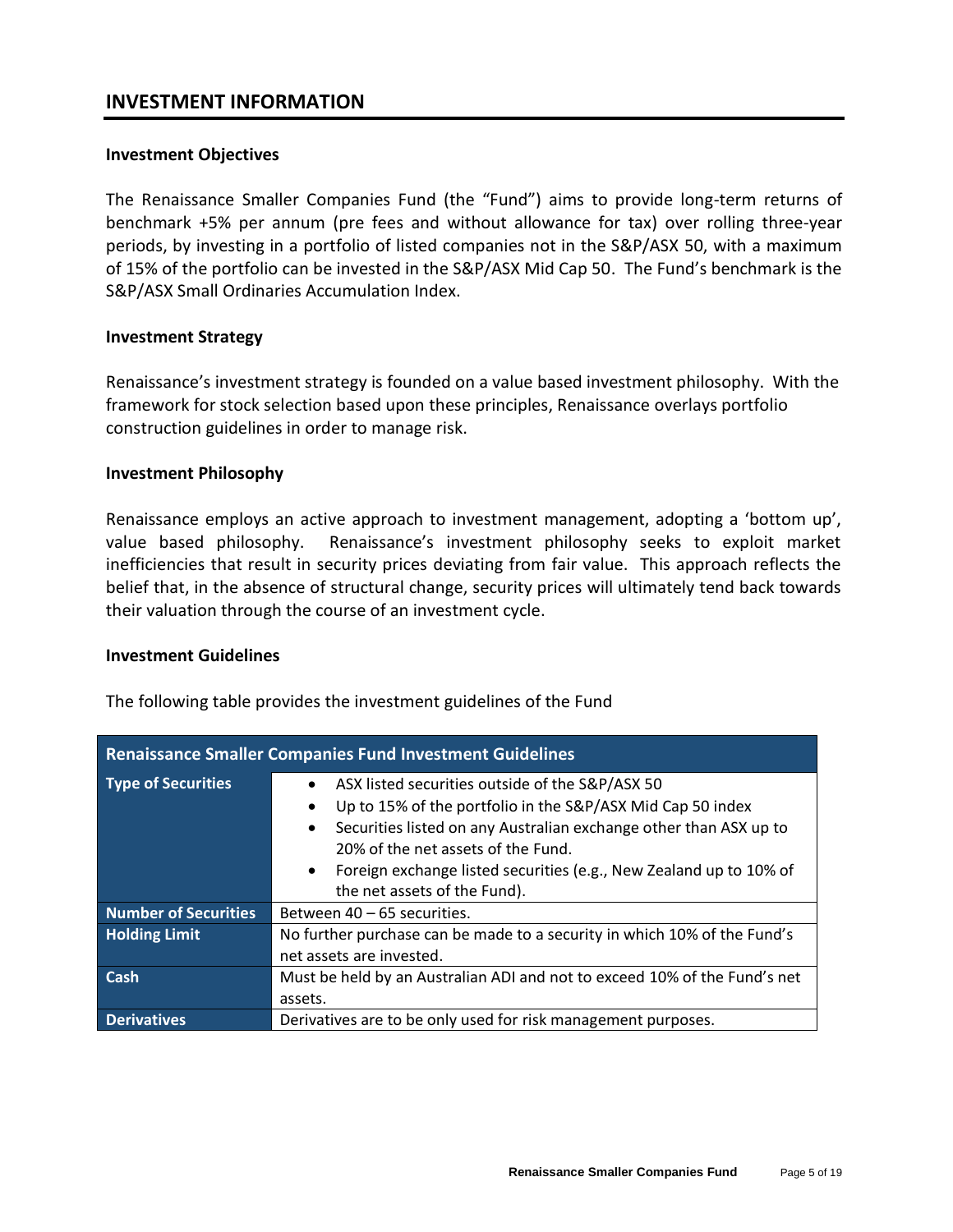#### **Stock Selection**

Renaissance is a long term investor and seeks to purchase or sell securities when they deviate from fair value. The application of Renaissance's value-based philosophy can lead the Manager to be contrarian in nature. For instance, the market may undervalue securities particularly when short-term problems emerge with the company. If, after careful analysis, the Manager believes that a security is undervalued, then the Manager will seek to buy shares in that security. Similarly, when sentiment changes and security prices appreciate beyond fair value, the Manager will seek to sell the shares in this company in preference for a more undervalued company. The company may be undervalued by the market for a number of reasons including:

**Size** – the market often does not recognize smaller companies until they reach a certain market capitalisation (eg: \$100m).

**Management** – the market may not have confidence in the management of a company. Often this may be justified, but quality assets can often be undervalued due to incorrect perceptions. **Sentiment** – at times the market is seeking specific themes and may discount cash flow generating companies which it may consider to be less exciting at the time.

**Orphan divisions** – if a division of a company is losing money the market may discount the valuation for the entire business. If this situation reverses, or the asset is sold, value can be quickly restored.

Given that the Manager is seeking to buy companies that are fundamentally undervalued, Renaissance's research process is focused upon identifying these opportunities. This process involves the utilisation of quantitative screening tools, careful monitoring of corporate announcements and monitoring prevailing share prices. Upon identification of an investment idea, the Manager undertakes careful due diligence. This process may include reviewing annual reports, discussions with competitors, reviewing industry analysis and interviewing the company. The Manager adheres to an active company visitation program designed to identify new opportunities and to monitor existing investments. This process includes a qualitative assessment of the company and the industry in which it operates. If the Manager identifies an undervalued security that meets its qualitative criteria, then it seeks to add that security to the portfolio.

## **Portfolio Construction**

Once a company passes the research process and is approved, the portfolio construction process determines the quantum of the investment position. The size of the position is driven primarily by discount to valuation; however, it is also influenced by a range of qualitative factors. The largest positions in the portfolio are required to pass more stringent qualitative assessments. Extremely small companies (micro-cap stocks) that are generally less than \$150m in market capitalisation, are limited individually and as a sector. As a whole, the portfolio can be expected to demonstrate a bias to value characteristics.

#### **Investment Risks**

When considering an investment, you need to consider the potential risks associated with that investment. All investments have an intrinsic level of risk and generally all go down as well as up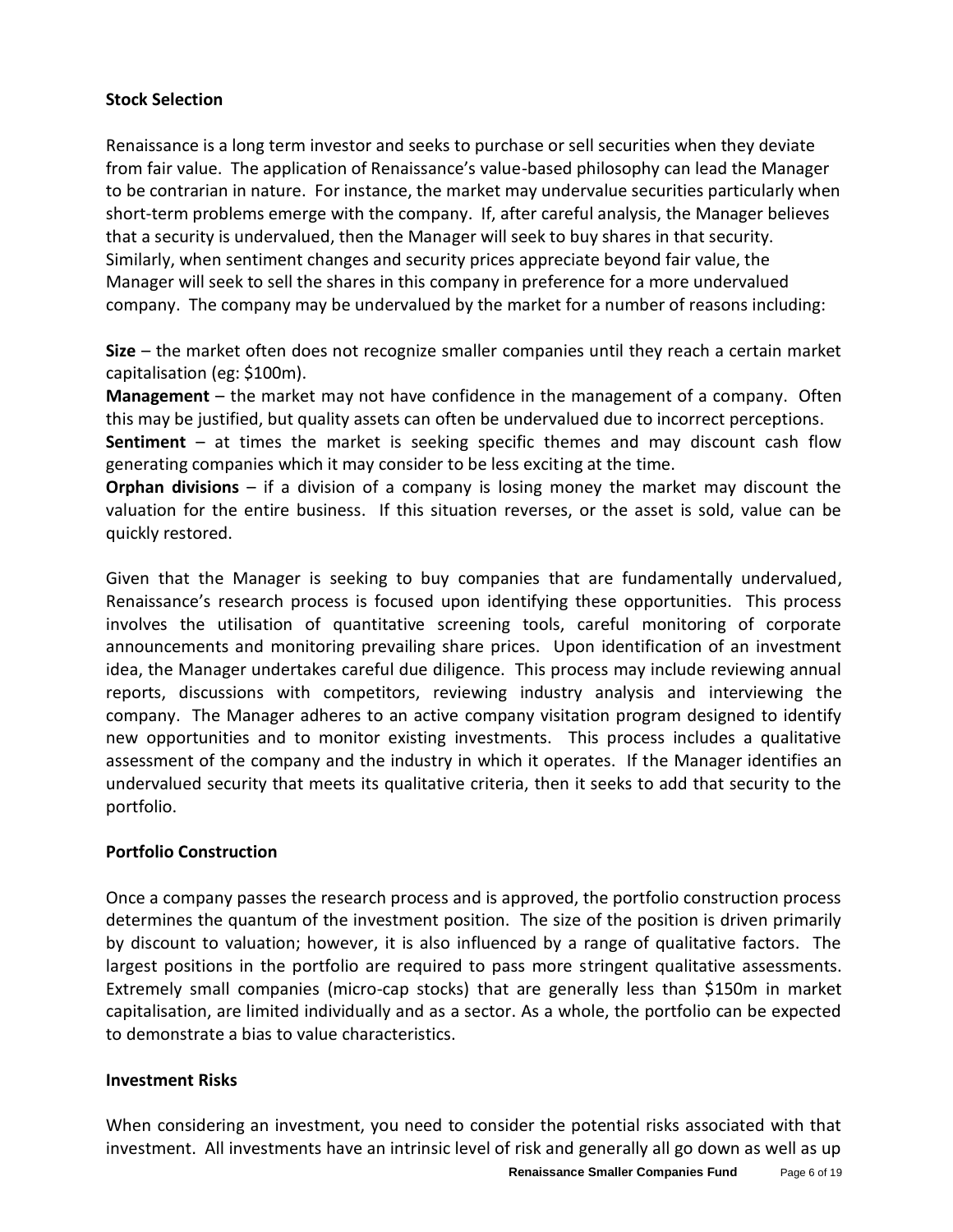in value at times (in other words, you can experience investment gains or investment losses). Different types of investments perform differently at different times and have different risk characteristics and volatility. Historically, shares have generally offered the highest returns over the long term, but can be volatile over the short to medium term. During times of market downturn, shares in smaller capitalisation companies can become less liquid and experience short-term price volatility.

Some generic risks associated with investing may include:

- your investment timeframe (ie. the timeframe over which you aim to achieve your investment goals);
- your risk tolerance and the level of volatility you are prepared to accept;
- the possibility that your investment objectives may not be met by the Fund; and
- the possibility that regular income distributions versus capital growth may not meet your expectations.

The higher the return you seek the more risk you should normally expect to take. It is not generally possible to eliminate investment risk altogether. However, Renaissance believes it is possible to formulate investment strategies which will effectively manage and reduce the risk of your investment.

Some specific risks for this Fund include:

- *Individual investment risk:* individual investments that we buy, can and do fall in value for many reasons, such as changes in a company's internal operations or management, or in its business environment. We aim to reduce these risks with careful analysis of research from many sources and by talking to those people who run companies and are responsible for changes which may impact on our investments.
- *Market risk:* economic, technological, political or legal conditions, and even market sentiment, can (and do) change, and this can mean that changes in the value of investment markets can affect the value of the investments in the Fund. We use research and analysis to form a view on these matters in relation to the Fund.
- *Interest rate risk*: changes in interest rates can have a positive or negative impact directly or indirectly on investment value or returns. For example, the cost of a company's borrowing can decrease or increase. Also, investor sentiment in relation to interest rate levels can affect other markets.
- *Fund risk:* risks particular to the Fund include that it could terminate, the fees and expenses could change and our investment professionals could change. There is also a risk that investing in the fund may give different results than investing individually because of income or capital gains accrued in the fund and the consequences of investment and withdrawal by other investors. We aim to keep fund risk to a minimum by monitoring the fund and acting in your best interests.
- **Renaissance Smaller Companies Fund** Page 7 of 19 • *Derivative risk:* the Constitution for the Fund allows for the use of derivatives. If these were to be used, this could have an effect on the amount of gains or losses that the Fund makes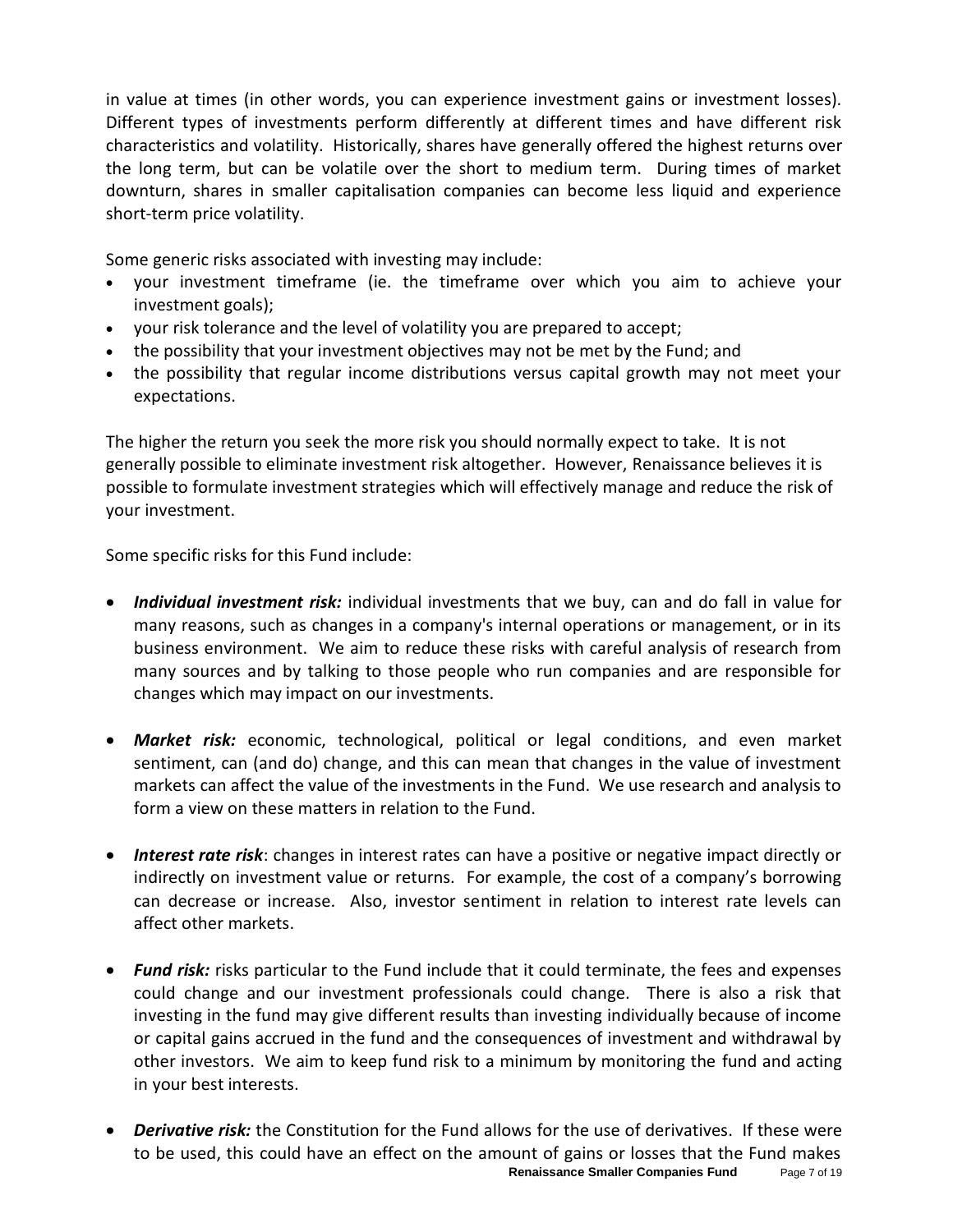from time to time. In addition to any risk associated with the underlying asset (or index) for which a derivative is valued, derivative prices are affected by other factors including market liquidity, interest rates and counterparty risk.

• *Liquidity risk:* as the Fund invests primarily in shares listed (or expected to be listed) on the Australian Stock Exchange, if there is an interruption of regular trading in the market generally, or for a particular asset of the Fund (or if official quotation of the stocks to be listed is denied), there may be delays in processing withdrawal requests. Also, as the Fund invests in smaller capitalised companies and there may be less volume of trading, the Fund's ability to liquidate those securities may be more difficult at times. Renaissance monitors cash levels in the Fund to seek to manage this risk with the aim to maintain reasonable liquidity levels in the Fund.

The success of the Fund will depend on the ability of Renaissance to make investments which will increase over the longer term.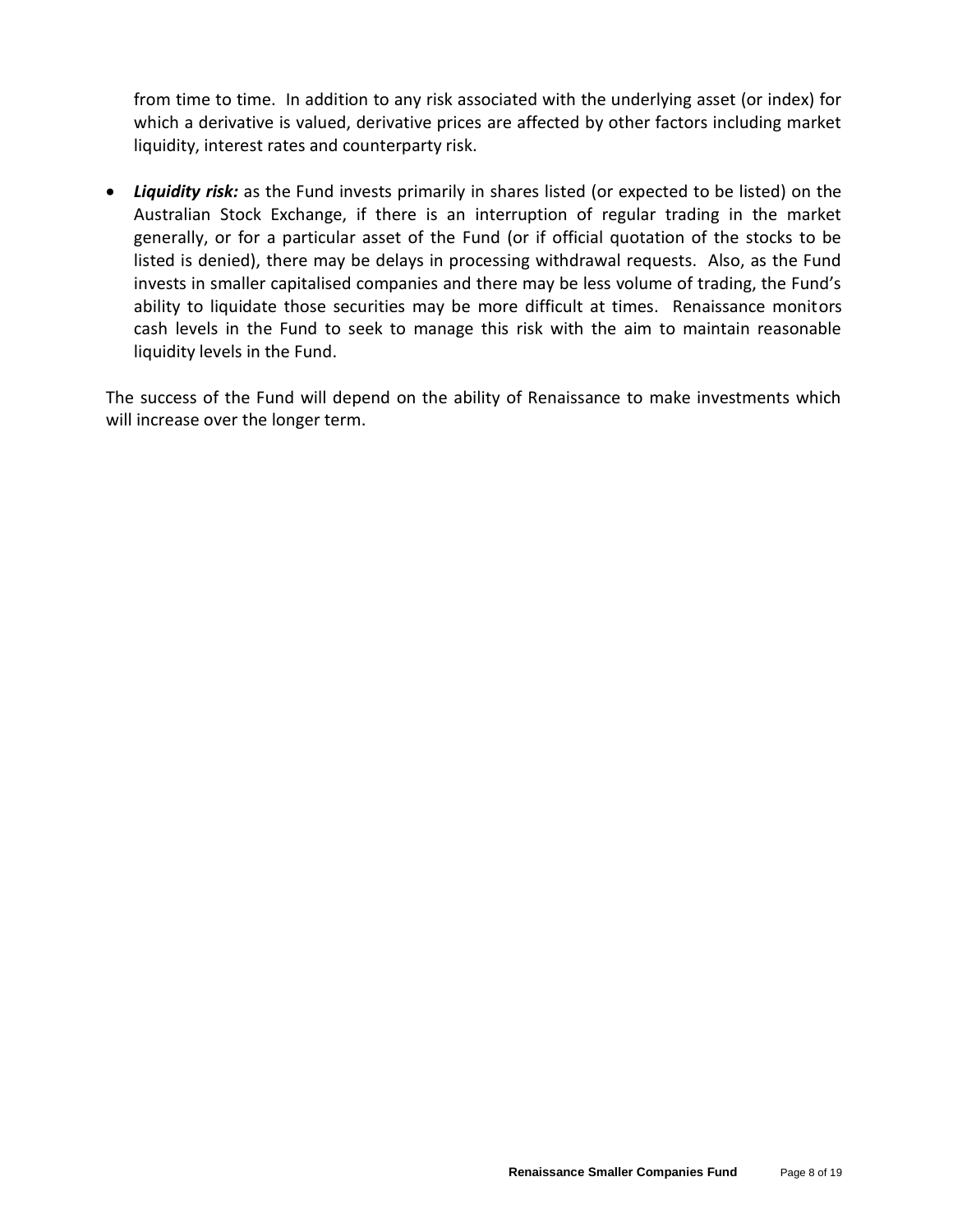## **FUND INFORMATION**

#### **Making an investment**

The minimum initial amount you can invest is \$100,000 subject to Renaissance's discretion to accept a lower amount. This is also the current minimum holding. We will provide you with prior written notice if we change this amount.

To invest in the Fund, please complete the application form and forward to us either:

- by mail; or
- by emailing a scanned version of the application form to LFS\_Registry@linkgroup.com.

Make payment by electronic transfer to

| Account Name: | Renaissance Smaller Companies Pty Ltd                       |  |
|---------------|-------------------------------------------------------------|--|
|               | ATF Renaissance Smaller Companies Fund Applications account |  |
| Bank:         | ANZ Bank                                                    |  |
| BSB:          | 012-006                                                     |  |
| Acc. $No.:$   | 8369 19279                                                  |  |

Additional investments of \$20,000 or more can be made at any time in writing (including by facsimile). Under our Constitution, we have the discretion to reject any application.

#### **Calculation of application and withdrawal prices**

Both the application and withdrawal prices are based on the Net Asset Value ("NAV") of the Fund adjusted to take account of transaction costs. Both prices are generally calculated weekly on a Friday, and as at month end. The NAV is determined by deducting the Fund's liabilities from the market value of the assets of the Fund.

Units will be issued at the price calculated each time the Fund is valued ("valuation time"). The deadline for receipt of an application or withdrawal request is generally 12 noon on any Friday unless this day is a public holiday in Sydney. Requests received after this time will be treated as received immediately before the next valuation time. Under the Constitution we have the discretion to price more or less frequently. This may occur when unusual circumstances prevail (for example, when there has been unusual volatility in the market) in order to protect the interests of all investors.

**By making an application for units, the investor agrees to be bound by the terms of the Constitution for the Fund and this Information Memorandum (both as may be amended from time to time).**

#### **Withdrawing your investment**

Withdrawals can usually be made from the Fund by a request in writing. Withdrawals are generally processed each Monday using the withdrawal price determined on the previous Friday, and we generally require at least one business days' notice of your intention to make a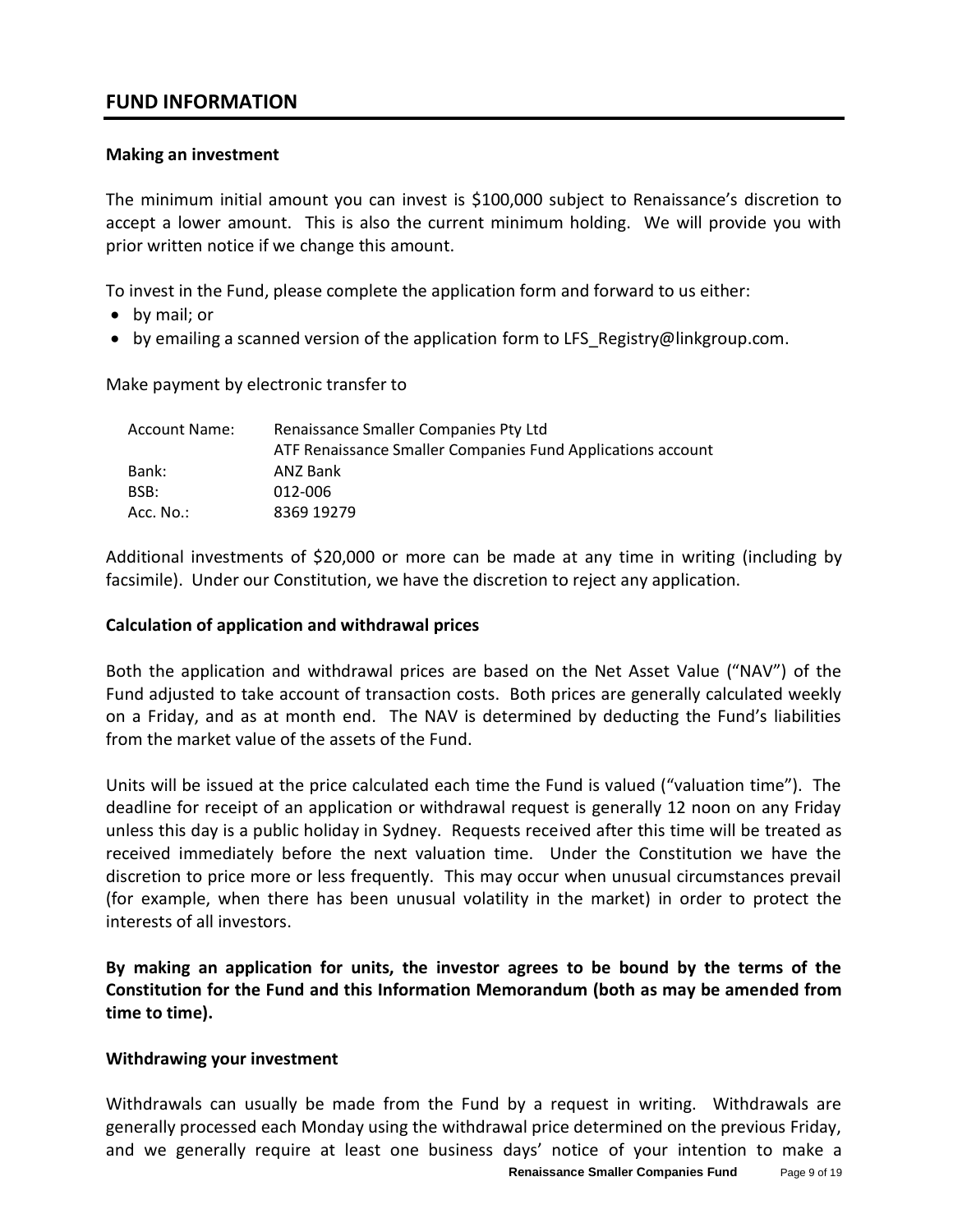withdrawal. The Manager will endeavour to facilitate redemptions as soon as practicable and payment is usually available within 7 business days.

The Fund's Constitution permits us to extend the period for satisfaction of a withdrawal request under certain circumstances. We can suspend calculation of the Fund's NAV as long as we consider it impractical or inappropriate to calculate the Fund's NAV, and withdrawals may be delayed if we are unable to realise assets due to circumstances outside our control or it is not in the best interests of unitholders taken as a whole to realise the assets required to satisfy the request. In these situations we can delay the redemption for the period the circumstances apply. We may also defer a withdrawal or stagger the number of days over which payments are made if the withdrawal requests received total more than 5% of units on issue. While we endeavour to pay the proceeds of withdrawals within 7 Business Days, the constitution allows us to extend this period to up to 180 days.

## **Distributions**

The Fund will usually distribute any income annually as at the end of June. Renaissance reserves the right to make interim distributions. Distributions (if any) may vary, depending on the Fund's realised losses, gains, income and expenses in a particular period. If investments are sold during a period, and net capital profits are realised, they may be distributed each period or alternatively, partly or wholly held over until the period ending 30 June each year. If held over, their value would be reflected in the unit price.

Following the determination of a distribution, the unit price may fall to reflect the reduced value of the Fund following the payment of the distribution to investors – in other words, it is priced to exclude the distribution entitlement.

Your distributions will be reinvested as additional units unless you elect to receive payments and have them credited to an account. Distribution payments will be generally be paid within a 30 day period. Your distributions will be reinvested as additional units based on the NAV adjusted for the distribution payable (if any) in relation to that period per unit applicable at the end of the distribution period. Such reinvested units will be issued on the first business day of the next distribution period.

If you wish to change your method of distribution, you must notify us at least one week prior to the end of a distribution period.

#### **Reporting**

We will provide you with the following information:

- monthly transaction confirmation Statements specifying details relating to your investment
- a Distribution Statement after each distribution period
- annual financial statements of the Fund
- an annual Tax Statement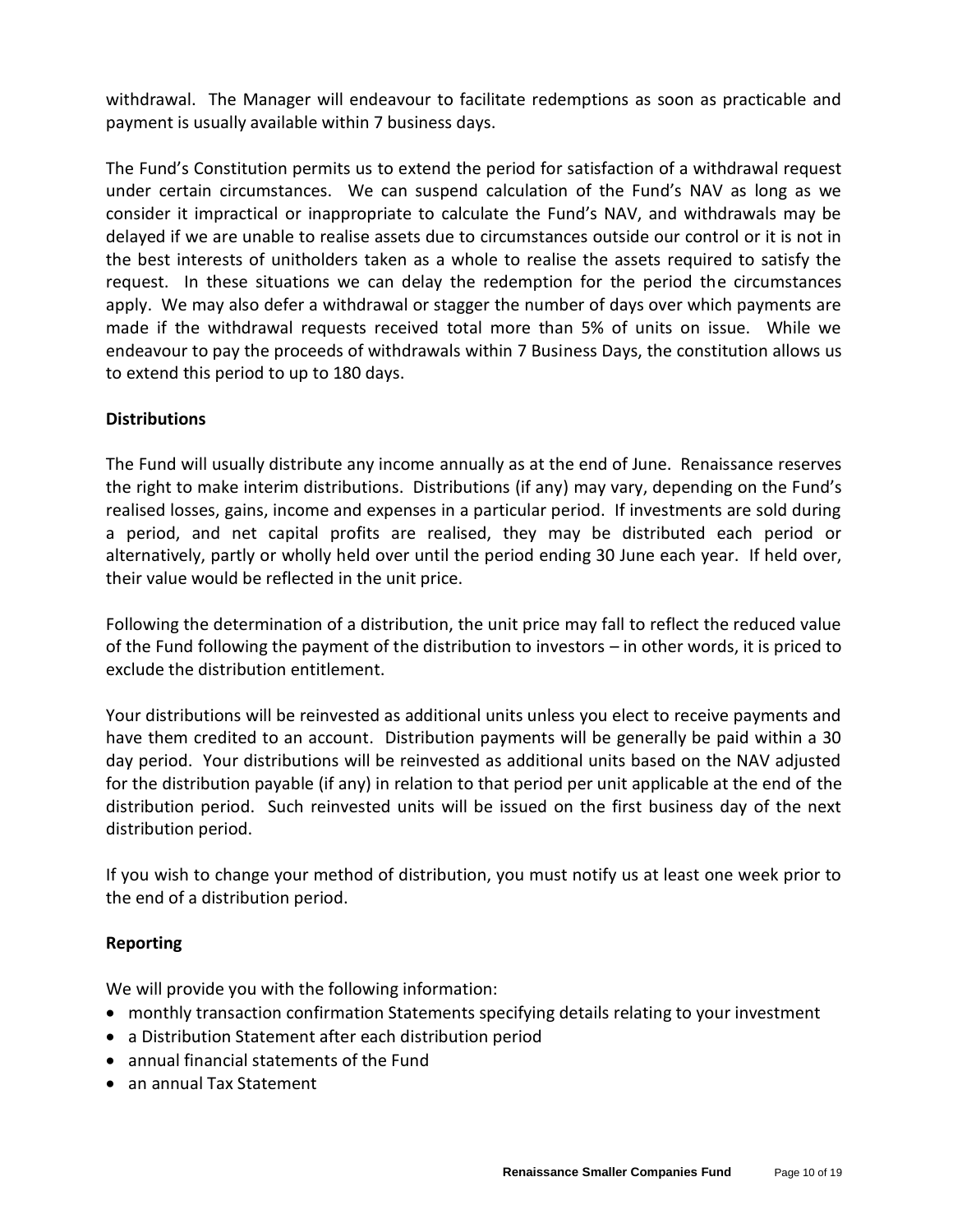## **FEES AND EXPENSES**

#### **Entry and exit fees**

There are no entry or exit fees for the Fund.

#### **Management fee**

Renaissance will be paid a management fee of 1.25% p.a. This is a GST-exclusive fee. (Under the Constitution for the Fund, the Manager is entitled to receive a management fee of 2% plus GST). Renaissance recovers the GST on its fee as an expense of the Fund. It is anticipated that the Fund will receive a reduced input tax credit of 75% of the GST deducted from the Fund as an expense on account of the management fee. The Manager may pay from its fee, a rebate of a part of the management fee to one or more unit holders at its discretion.

The management fee will generally be calculated each time the Fund is valued (usually weekly and at month end), on the balance of the gross asset value of all units held by unit holders in the Fund, and will be payable monthly in arrears.

#### **Expenses**

In addition, Renaissance is entitled to be reimbursed from the Fund for certain expenses in managing the Fund. These expenses include (but are not limited to) printing costs for statements, cheques and prospectuses, and the cost of maintaining accounting, custody and unit holders' databases. There are other expenses which include GST and operating costs, such as audit, legal and tax consulting fees, which are also recoverable out of the assets of the Fund. The Constitution for the Fund also specifies other circumstances where we are entitled to be reimbursed for certain expenses in managing the Fund. Expenses are calculated and accrued in the unit price.

#### **Transaction costs**

There is a difference between the application price and redemption price of a unit, often called the "buy-sell spread". This covers what we incur or our estimate of the costs of buying or selling investments when we invest an application or process a withdrawal from the Fund. The amount charged may also be an amount less than our estimate or nil. These costs are not fees paid to Renaissance. They are paid to the Fund that you invest in, to ensure that all investors are treated equally. They may be altered from time to time, without notice during the currency of this Information Memorandum. As at the date of this Information Memorandum, the spread **(**on application and redemption) is expected to be 0.25%.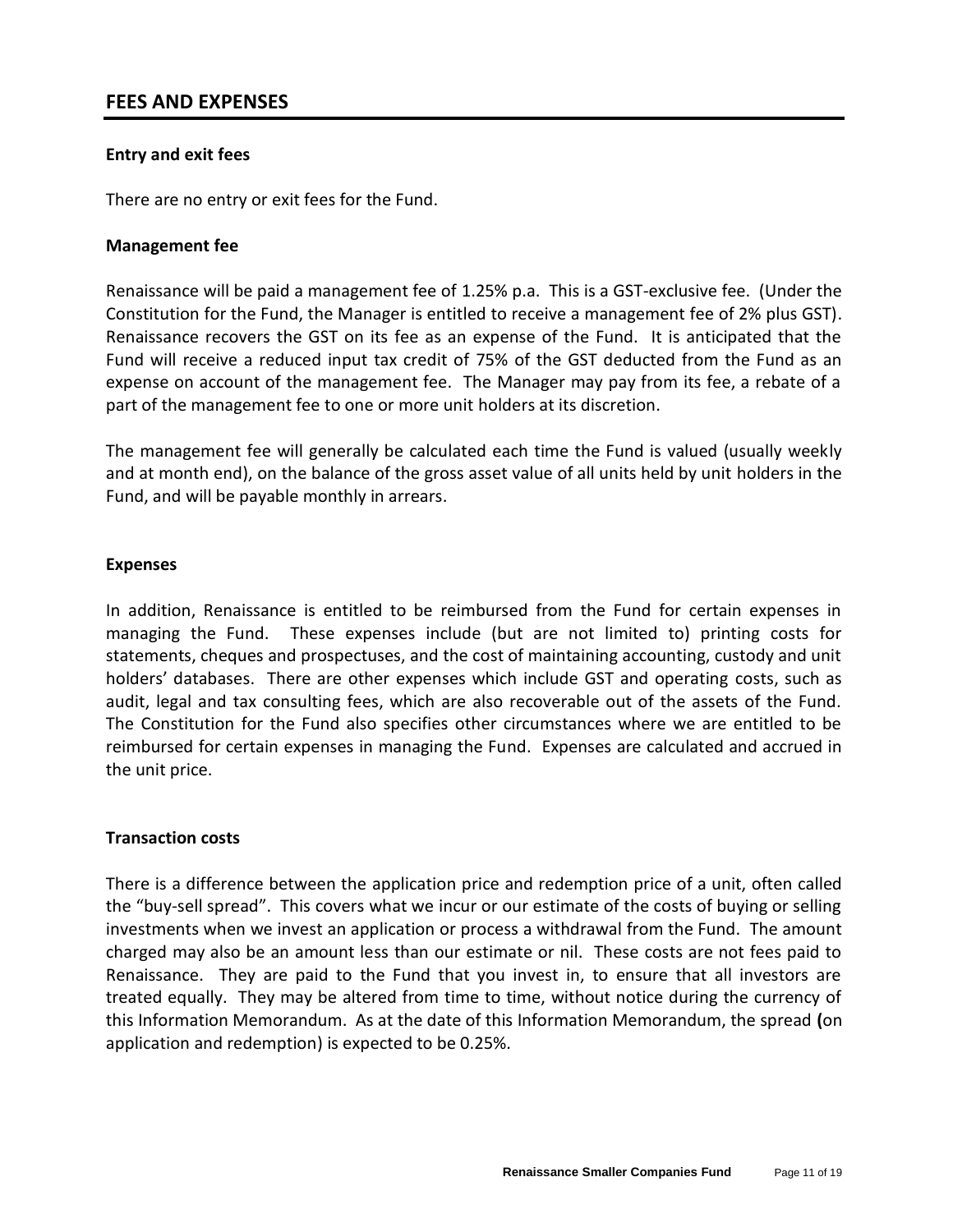### **Performance fee**

The Fund's constitution provides that the Manager is entitled to receive a performance fee that is paid out of the assets of the Fund. Should the Manager become entitled to a performance fee, the Manager will charge the Fund an amount equivalent to the performance fee amount.

#### **Calculation and accrual**

While this Information Memorandum is current, the Performance fee is 15.0% $1$  of the amount by which the Actual Performance (see below for the explanation) of the Fund exceeds the performance of the Benchmark, and 'high-water mark'.

The performance fee is calculated and accrued each time a unit price is calculated, generally weekly and at month end, and paid on an annual basis. The performance fee will be paid if the performance fee accruals during the Performance Fee Period and any negative accruals carried forward from a previous Performance Fee Period is positive at the end of the Performance Fee Period, and if the Fund has exceeded the 'high water mark'.

The performance fee will not be paid if the aggregate of the performance fee accruals is negative at the end of a Performance Fee Period.

#### **Glossary for the purposes of calculating the performance fee**

**Actual Performance** means the percentage change of the Mid Price of the Fund. The Mid Price is calculated weekly, and at month end.

**Adjusted Net Asset Value** means the net asset value of the Fund after management fees have been deducted, plus any distribution and prior to taking into account any performance fee.

**Benchmark** means the S&P/ASX Small Ordinaries Accumulation Index.

**High Water Mark** means the highest net asset value of the Fund at the end of a period where a performance fee has been paid, adjusted for applications, redemptions and subsequent distributions.

**Mid-Price** means:

The Adjusted Net Asset Value Number of units on issue

The Mid Price is generally calculated weekly, and at month end.

<sup>&</sup>lt;sup>1</sup> This fee amount is exclusive of GST. Renaissance recovers the GST on its fee as an expense of the Fund. It is anticipated that the Fund will receive a reduced input tax credit of 55% of the GST deduced from the Fund as an expense on account of the management fee.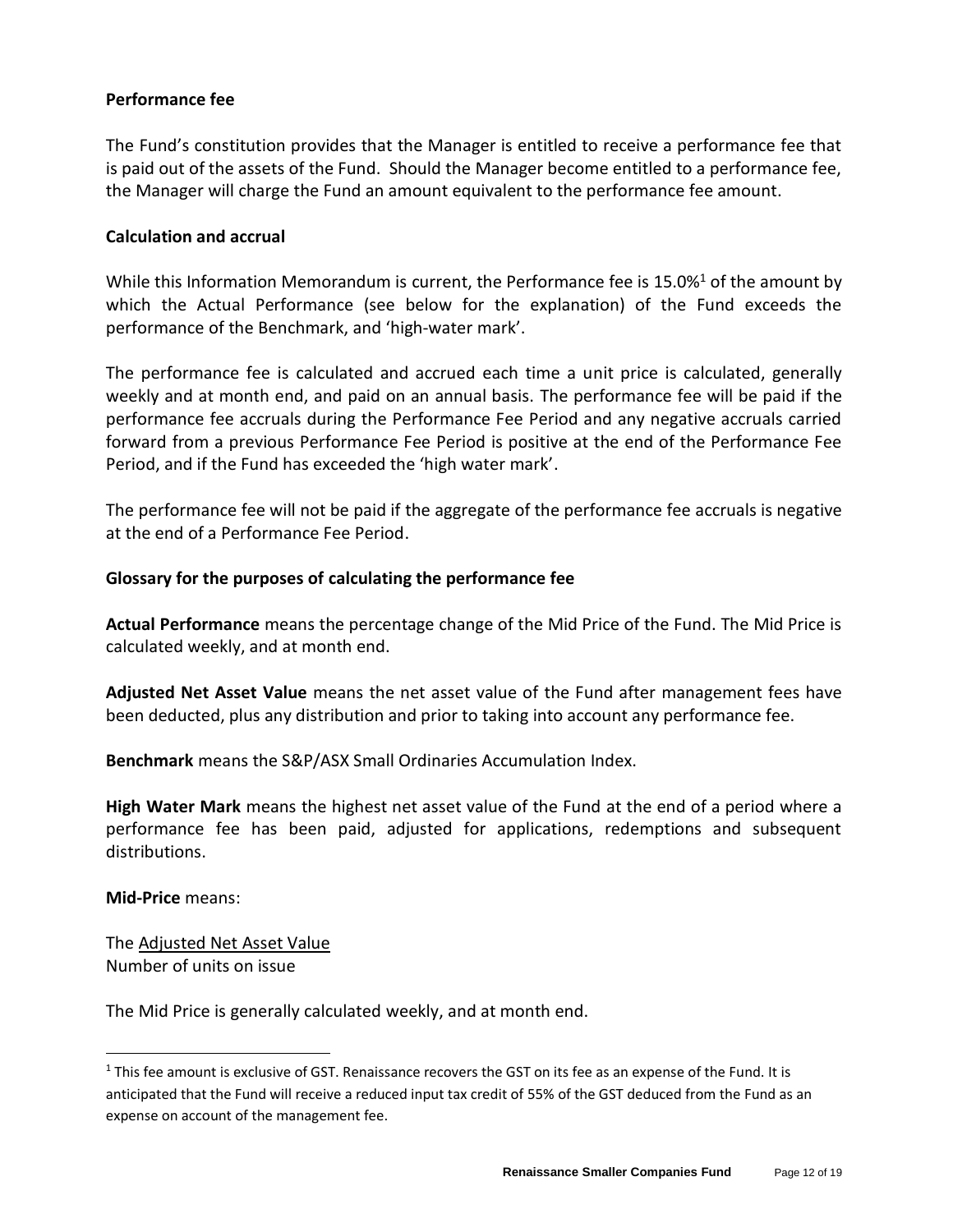**Performance Fee Period** is the period from 1 July to 30 June.

**Performance of the Benchmark** means the percentage change in the Benchmark on the day of calculation of the Mid Price compared to the previous date of calculation of the Mid-Price.

The percentage change in value of the Benchmark will be subtracted from the percentage change in the Mid-Price each time a Mid-Price is calculated. The resulting percentage may be positive or negative, depending on whether the Fund has outperformed or underperformed the Benchmark.

The percentage outperformance (or underperformance) will be multiplied by the opening net asset value of the Fund for that period (prior to taking into account any performance fee and adjusted for applications and redemptions and before the payment of any distributions) to obtain a dollar value of the performance fee.

The performance fee calculation and accrual is taken into account in determining the Fund's unit price and may cause the unit price to increase or decrease depending on the percentage outperformance or underperformance.

#### **Example of effect of performance fee**

By way of an example, for every \$50,000 by which the Fund's return exceeds the Benchmark for a Performance Fee Period, the Fund will generally be charged \$7,500 for the period. The Fund will not be charged this amount if the Fund's outperformance is applied to recovering a negative accrual greater than this amount from a prior Performance Fee Period.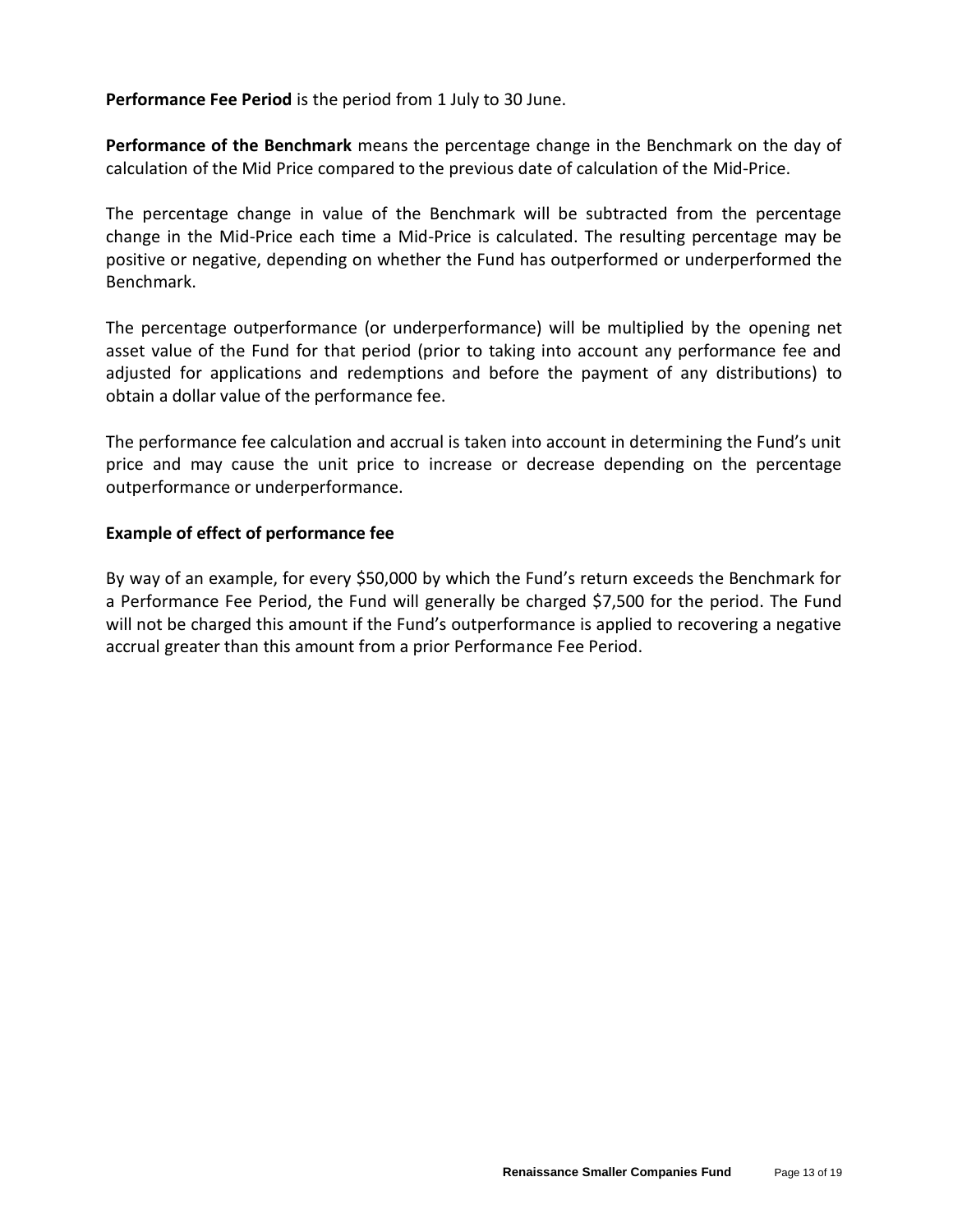## **ADDITIONAL INFORMATION**

The Fund is not currently registered with the Australian Securities and Investments Commission but will operate as an unregistered managed investment scheme.

The Information Memorandum may be updated and reissued from time to time. Existing investors will be provided with any updated Information Memorandum.

The Constitution of the Fund governs your rights and obligations as a unitholder as well as the Corporations Act and general trust law. The Constitution is dated 16 April 2004(as amended). The Manager may amend the Constitution, and Renaissance will notify unitholders in writing of any material amendments.

The Constitution contains a number of provisions relating to:

- unit pricing
- unitholder meetings
- our ability to delay access to your money (such as if the Fund becomes 'illiquid' or pricing of the Fund impracticable)
- termination of the Fund
- our powers, such as our investment powers and the powers of the Fund to borrow
- our power to unilaterally amend the Constitution

A copy of the Constitution may be obtained free of charge on request.

Renaissance does not guarantee the success of the Fund, or the repayment of capital or a particular rate of return on income or capital.

#### **Custody**

Custodial services are provided by Link Fund Solutions, (ABN 44 114 914 215).

#### **The Auditor**

As of the date of this Information Memorandum audit services are provided by PPNSW Services Pty Ltd.

#### **Taxation**

It is expected that the Fund will generally not pay tax on the income or gains made by the Fund provided all taxable income is distributed to unit holders. Depending on your situation, you may be liable to tax on your share of the net income of the Fund and you may qualify for a discount on certain capital gains made by the Fund.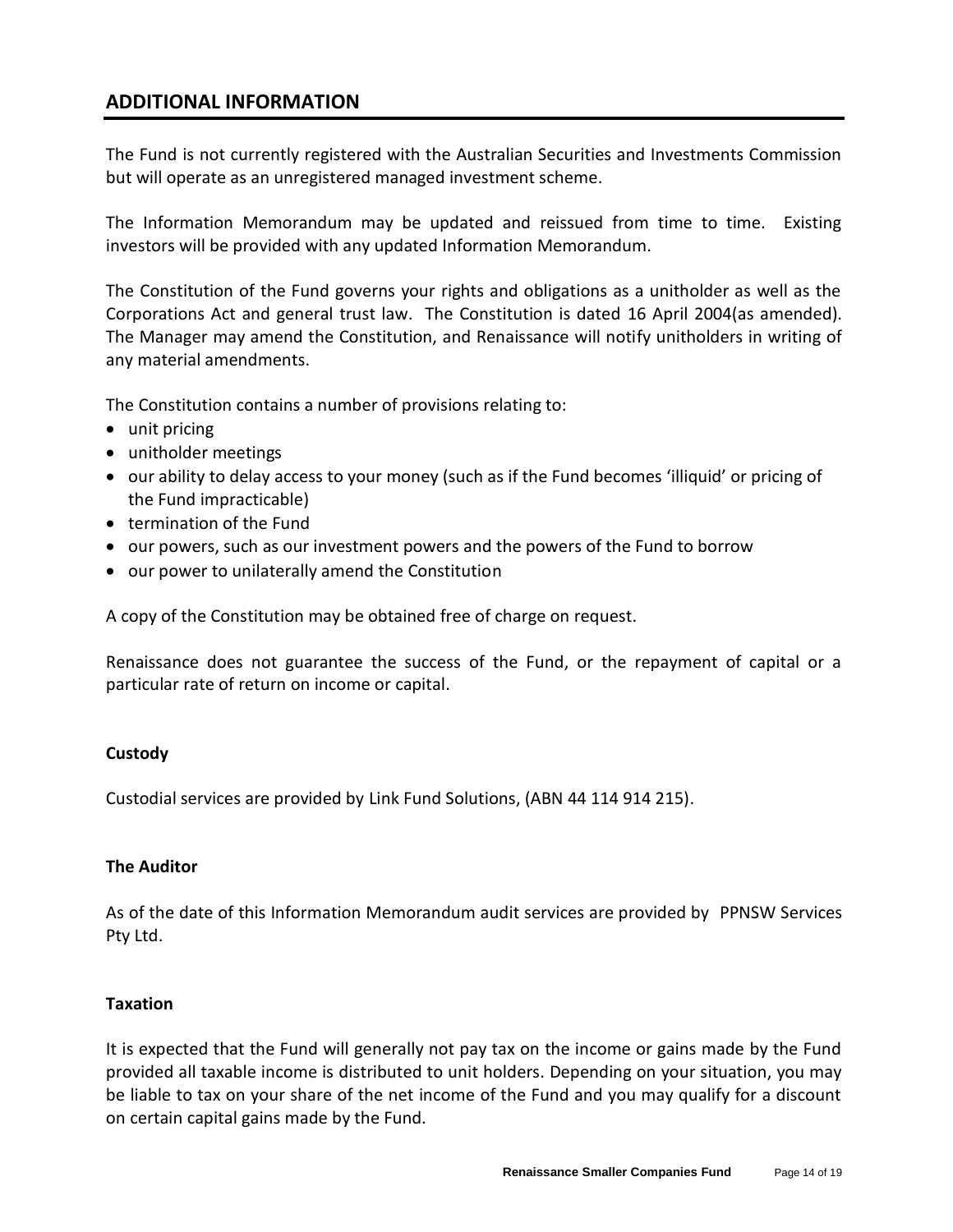Under the capital gains tax provisions, if you redeem your units, you may be liable to tax on any gain. In certain circumstances you may be eligible for a discount on certain taxable capital gains.

As the taxation consequences of investing in the Fund differ between investors, it is recommended you seek your own professional taxation advice prior to making an investment decision.

#### **Foreign Account Tax Compliance Act (FATCA) and Other Similar Regimes**

The Foreign Account Tax Compliance Act of 2010 (FATCA) is United States (U.S,) tax legislation which aims at enabling the U.S. Internal Revenue Service (IRS) to identify and collect tax from U.S. residents that invest via non-U.S. entities, such as the Fund.

A requirement of FATCA is that certain foreign financial institutions (FFI's) must register with the IRS and collect and provide certain information about U.S. investors to the IRS via our local tax authority being the Australian Taxation Office (ATO). FATCA also imposes diligence requirements upon FFI's which require them to review investor account records for certain indicia of U.S. ownership, and obtain documentation sufficient to the IRS from clients whose accounts have such indicia of U.S. ownership. It is possible that similar regimes will also be enacted in other countries in the future.

Renaissance and the Fund are expected to be an FFI under FATCA and intend to comply with their FATCA obligations (and any other obligations which may arise under similar regimes in other countries) either directly or under any relevant Intergovernmental Agreement. Renaissance will request that you provide certain information about yourself and your tax status. If you or (where you are applying on behalf of an entity) the entity and/or any office bearer\* of the entity and/or any individual who holds an interest in the entity of more than 25% (a "Controlling Person") are a U.S. citizen or U.S. tax resident, you must contact Renaissance at the time of applying for Units in the Fund. \*An office bearer includes a director of a company, partner in a partnership, trustee of a trust, chairman, secretary or treasurer of an association or co-operative. Non-compliance with FATCA may result in a flat rate of 30% withholding tax on payments of certain U.S. source income.

Any unit holder who does not provide information requested by Renaissance for FATCA purposes, or for the purposes of any similar regime in another country, is subject to a compulsory redemption of their units.

In certain instances the Fund may not be able to escape the imposition of withholding tax or other taxes under FATCA or any similar regime. While the Fund will seek to apportion any such tax burden on unit holders whose actions or inactions have caused the Fund to be subject to tax, there can be no assurance that it will be able to do so, and if the Fund cannot, any such tax will reduce the amount of cash available to pay all unit holders, including those unit holders who have provided all requested information.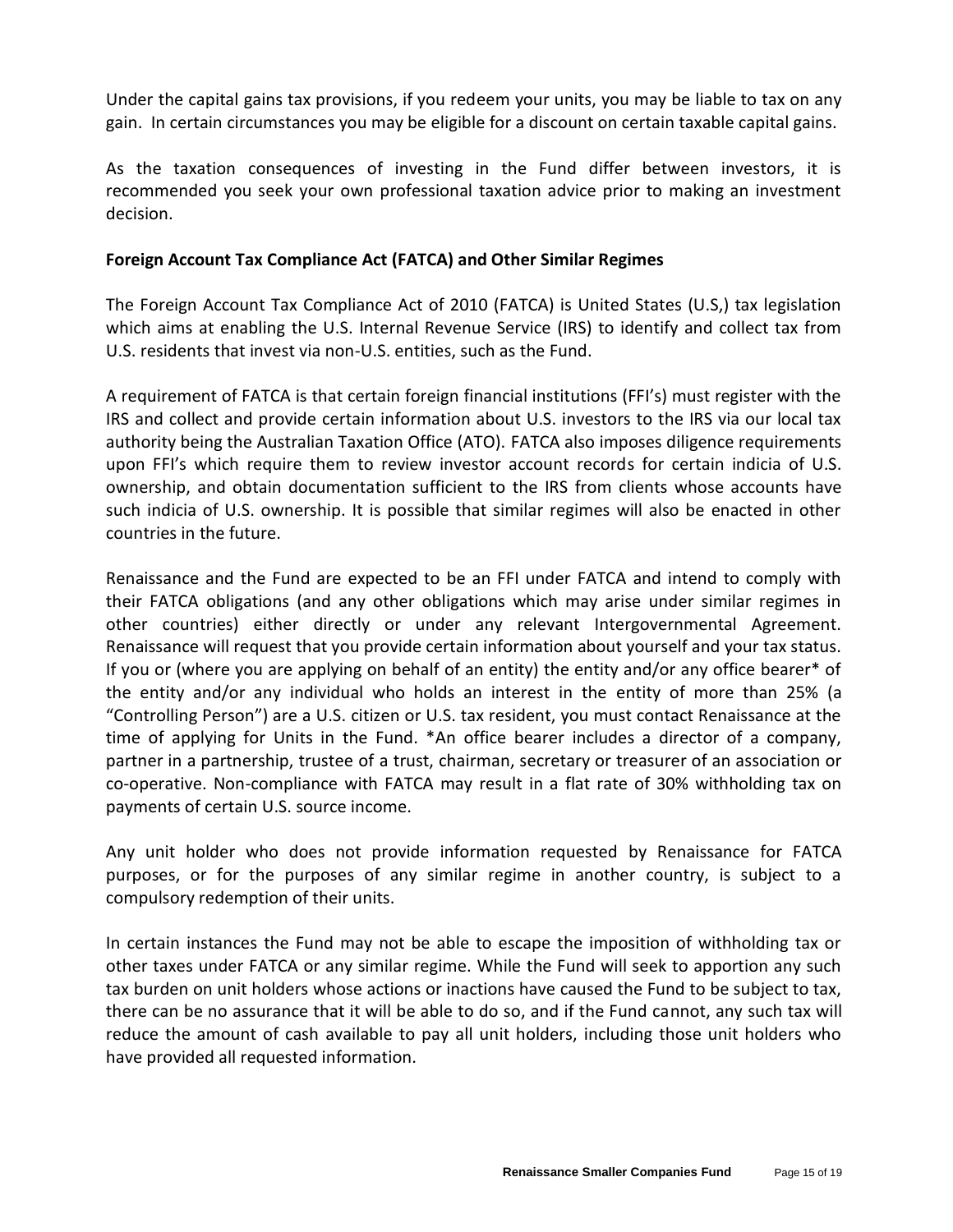#### **Privacy**

Renaissance respects your privacy and the protection of your personal information. We only collect information if it is necessary for the functions of our business and your investment with us. The information requested in the application form is used by us for the primary purpose of establishing and administering your investment. We are unable to process your application and provide you with the requested investment without this information.

You may request access to the information held by us about you and your investment and we ask that you advise us of any changes to such information you may have provided.

We may disclose your information (or parts thereof) to external parties who act on our behalf in the operation of our business from time to time. We may also disclose your information to external parties on your behalf, unless you have instructed us otherwise.

Renaissance and its related bodies corporate may use your information on occasion, to advise you about other services or products offered by us, but you may elect to stop receiving such information at any time.

If you wish to update or request access to your information or if you have any queries regarding our Privacy Policy, please contact the Legal and Compliance Officer.

#### **Further Information**

The information contained in this Information Memorandum is a summary of some of the general features of the Fund. This should be considered in the context of, and subject to, any further information made available to you by Renaissance. For further information or to obtain a copy of the Fund's Constitution, please contact Renaissance.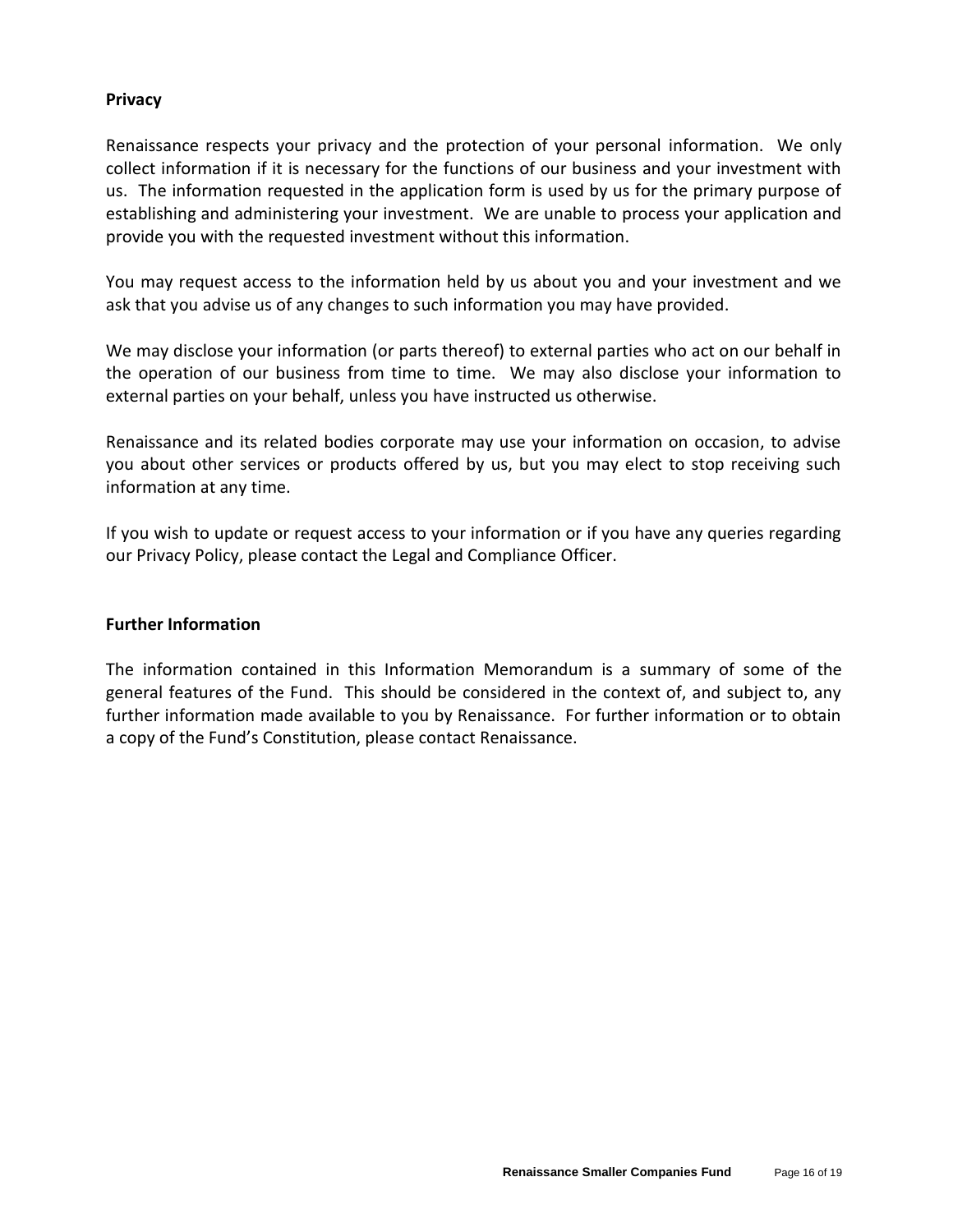## **DIRECTORY**

#### **Manager**

|            | Renaissance Smaller Companies Pty Ltd (ABN 88 103 874 102) |
|------------|------------------------------------------------------------|
| AFSL:      | Licence No. 227074                                         |
| Address:   | Level 23, 56 Pitt Street, Sydney, NSW, 2000                |
| Telephone: | (02) 8223 5000                                             |
| Contact:   | <b>Sheldon Rivers</b>                                      |
| Email:     | srivers@renaissanceasset.com.au                            |
| Website:   | www.renaissanceasset.com.au                                |
|            |                                                            |

## **Custodian**

| <b>Link Fund Solutions</b> |                                              |
|----------------------------|----------------------------------------------|
| Address:                   | Level 12, 680 George Street, Sydney NSW 2000 |
| Mail:                      | GPO Box 5482, Sydney NSW 2001                |
| Telephone:                 | (02) 8280 7100                               |
| Email:                     | LFS contact@linkgroup.com                    |
| Website:                   | www.linkfundsolutions.com                    |
|                            |                                              |

#### **Auditors**

Pitcher Partners Sydney Pty Limited (ABN 34 098 199 118) Address: Level 22, MLC Centre, 19 Martin Place, Sydney, NSW, 2000 Telephone: (02) 8236 7700 Facsimile: (02) 9233 4636 Website: www.pitcher.com.au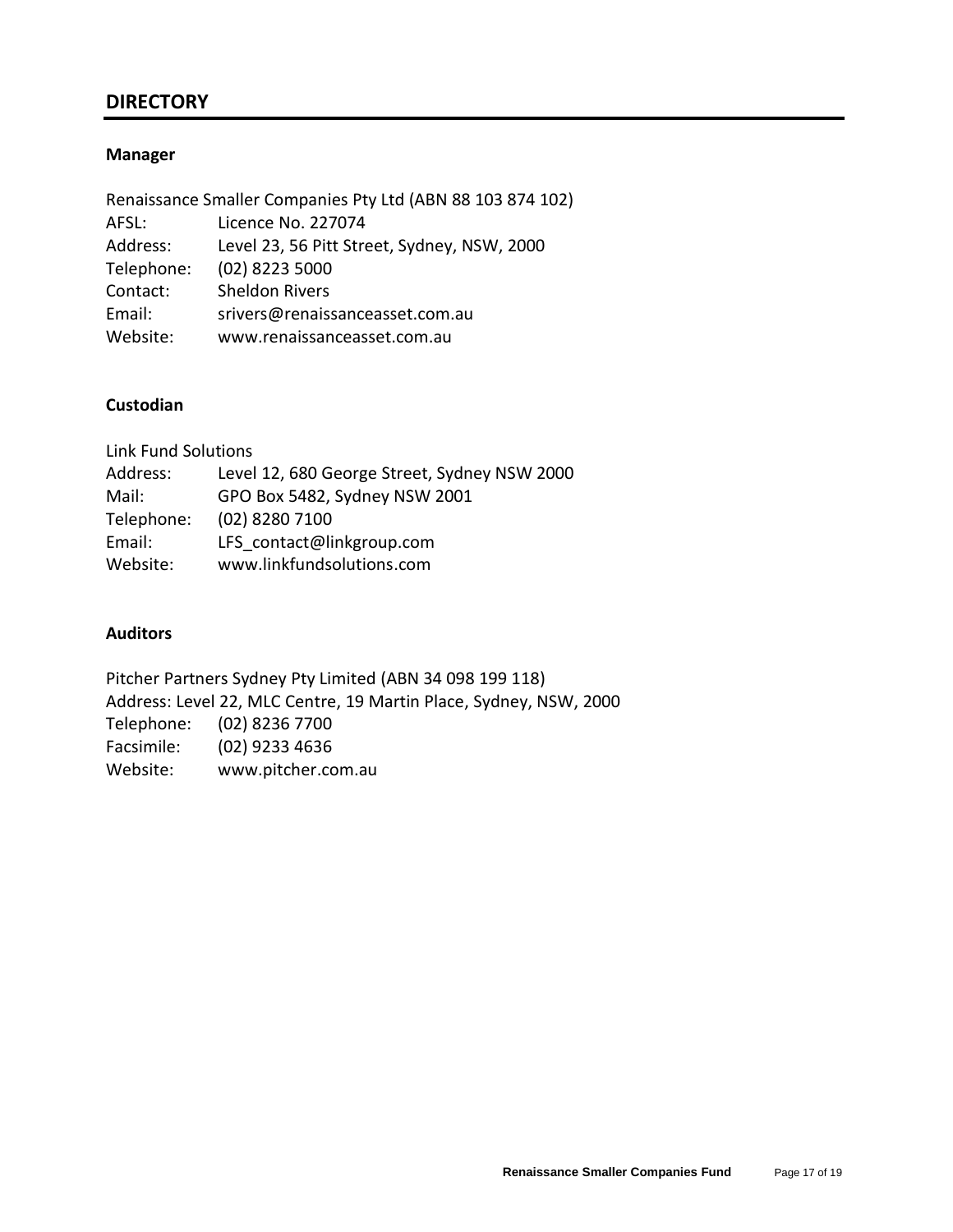## **HOW TO INVEST**

To invest in the Fund you will need to complete and sign the attached Application Form.

- Supply of Tax File Numbers (TFN) is discretionary. It is not an offence if you decide not to supply your TFN. If you do not supply your TFN, however, tax will be deducted from your income earned at the highest marginal tax rate (plus Medicare levy) and forwarded to the Australian Taxation Office. These deductions will appear on your statements. A form is attached for your convenience.
- Joint applications must be signed by all applicants. Joint investments will be deemed to be held as Joint Tenants.
- Applications under Power of Attorney must be accompanied by a certified copy or the original of the Power of Attorney with specimen signatures.

The minimum initial investment in the Fund is \$100,000 and additional investment is \$20,000. All investors will need to qualify as a Wholesale Investor. The Manager may vary these minimum investment amounts from time to time.

Application monies should be received by 12.00pm (EST) by any Friday, unless this day is a public holiday in Sydney to receive that week's unit price. Application monies received after this time will receive the following week's unit price.

Please send completed Application Form with relevant AML documentation to:

Link Fund Solutions Renaissance Smaller Companies Fund Unit Registry GPO Box 5482 Sydney NSW 2001

Alternatively scanned application forms with certified Know Your Client documentation can be sent via email as per the details below.

Email to LFS\_registry@linkgroup.com

#### **How do you qualify as a Wholesale Investor**

If you are applying for \$100,000 or more you'll be automatically deemed a Wholesale Investor and no additional documentation is required. If you are investing less than \$100,000 and you are an Australian Investor, additional documentation will be required to certify that you are a Wholesale Investor in the form of:

- 1. An accountant's certificate certifying that the proposed Unit holder has:
	- net assets of at least A\$2.5million, or
	- gross income for each of the last two financial years of at least \$250,000.

OR

- 2. A statutory declaration that the proposed Unit holder:
	- is a trustee of a superannuation fund within the meaning of the Superannuation Industry (Supervision) Act 1993 with net assets of at least A\$10 million,
	- controls at least A\$10 million (including any amount held by an associate or under a trust that the investing entity manages),
	- is a manufacturer and employs 100 or more people, or the investing entity is not a manufacturer and employs 20 or more people,
	- holds an Australian financial services licence, or
	- is a 'professional investor' as otherwise defined in the Corporations Act.

Please contact the Manager if you need us to assist you in providing the appropriate documentation to certify that you are a Wholesale Investor.